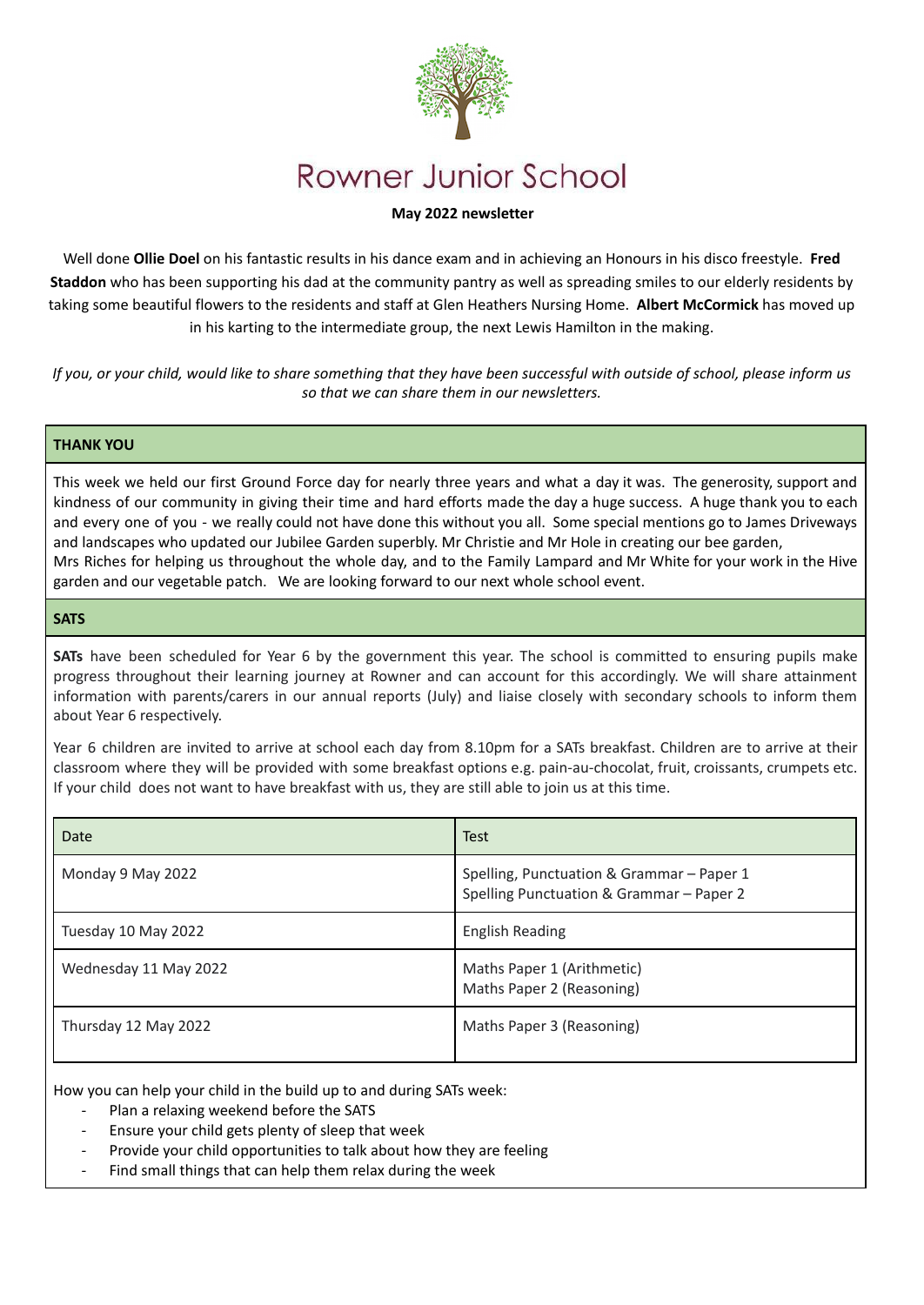- Make sure in school with plenty of time rushing can add to feeling unsettled
- Reassure them that all everyone wants them to do is for them to try their best.

# **QUEEN'S PLATINUM JUBILEE CELEBRATIONS**

Preparations are underway and we are set to celebrate with Rowner Infant School on **Friday 27 May from 12.30- 14.00.** We will be sending out a joint letter with the infant school, however a brief overview of what we are planning include:

- Children are invited to wear red, white and blue clothing (there will be no PE on this day).
- Children are able to wear a tiara or crown bought or homemade.
- GFM Catering will provide a picnic menu for Rowner Junior School children that day, so children can have a picnic lunch / garden party outside if the weather is fine.

We would love as many families as possible to celebrate this lovely community event. Both schools will be closing at 14.00 on that day. If you are unable to collect your child at 2.00 pm, you will be able to collect your child at the normal end of school time.

# **POLLING DAY (a reminder)**

Polling, locally, will be taking place on Thursday 5th May. Previously, the school has been used as a polling station meaning that the school has had to close. However, after consultation with Gosport Borough Council The Drey will be used as the Polling Station on this particular day, meaning that the **school will remain open**.

Gosport Borough council and the school are implementing the following measures:

- Fencing will be erected to ensure that the school is not accessible to the general public.
- The one way system will not be in place this day as the fencing will cover this route. On this day only, parents/carers and pupils will only be able to access the school site via the pedestrian entrance on Tichborne Way.
- The children will only be able to play on the Music Room playground and field.

If you have any queries please do come and ask us.

# **Your school needs you! Parent partnership and Friends of Rowner**

# **Parent Partnership**

Our **Parent Partnership** is a body which:

- gives parents/carers a voice and enables them to contribute to school decision making
- enables parents/carers to meet, share ideas and feed back to the school
- helps develop a partnership between parents/carers and school
- talks to parents/carers and informs the GFM governance of parents'/carers views, when appropriate and if time permitting

# **When does the Parent Partnership meet?**

The Rowner Junior Parent Partnership was established in March 2022 and typically meets with a member of the Senior Leadership Team on a Tuesday or Thursday morning, once a half term. Each meeting has a clear agenda. If you have items you would like to be discussed at one of the meetings, please share this with the office team or speak to one of the Parent Partnership representatives.

The time given by the Parent Partnership is greatly appreciated by the school and views and opinions do help to inform decision making.

Our current members have said that they welcome the opportunity to see what is going on in school and to be able to contribute to the decision making process.

Our next meeting is on **Tuesday 24th May (08.45-09.45)**. If you would like to join this group, please speak to Mrs Sharpe.

# **Friends of Rowner**

As well as our Parent Partnership group we also have the **Friends of Rowner** our Parent Teacher Association. Over the years, the group has worked tirelessly to help raise funds for the school through our school including discos, Christmas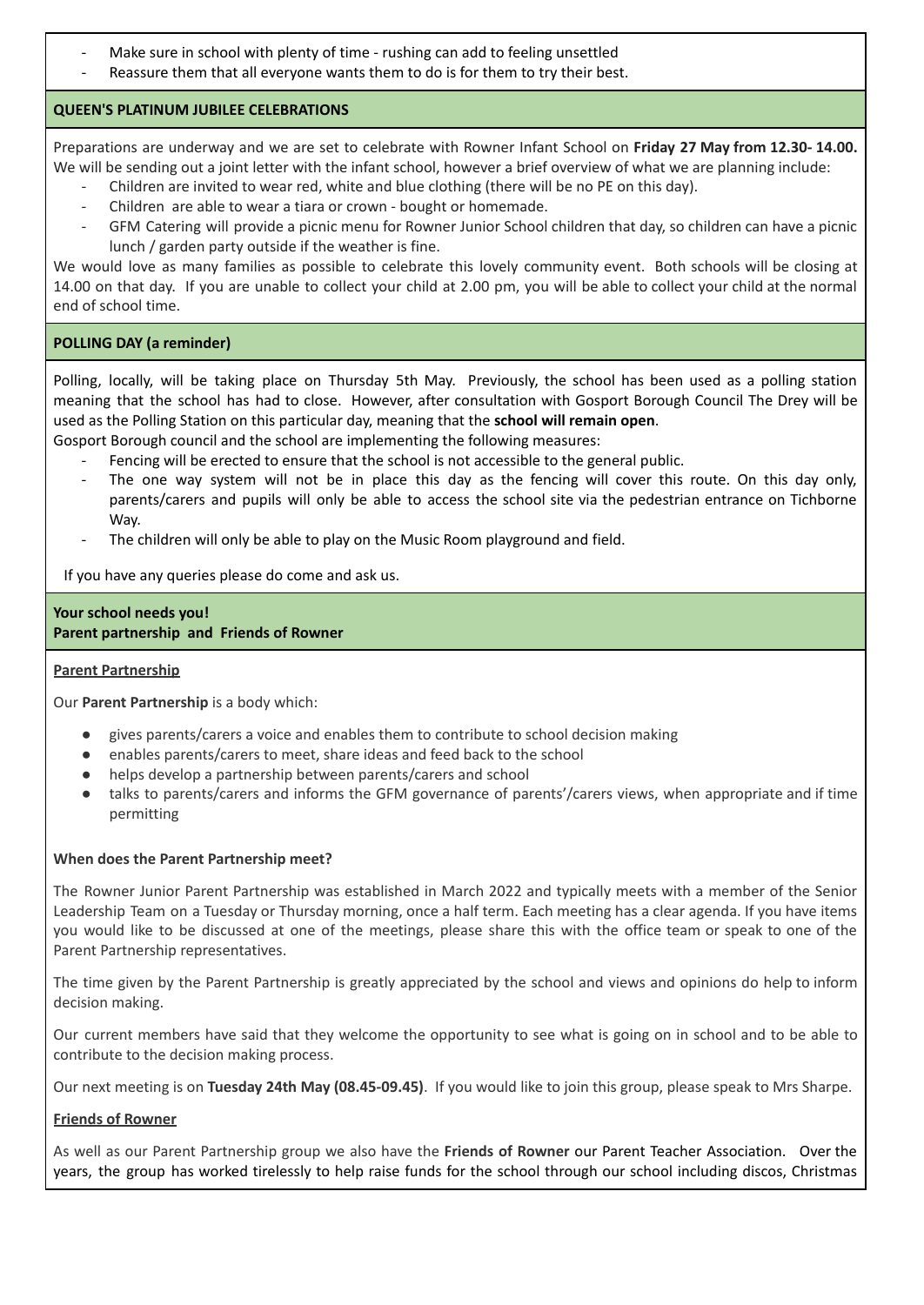Shop and our raffles. In the past the raised funds have enabled the children to participate in whole school trips to the theatre (to see Mary Poppins), Longleat Safari Park, Moors Valley as well as the circus.

As staff members and parents have moved on, we find ourselves needing your help. When your child joins the school, you automatically become a member of our Parent Teacher Association. Staff members have kindly continued the work of **Friends of Rowner.** However, if we are to continue providing events, we need more parents to support us. You might like to show your support at events such as the Spring Disco or attend Parent Teacher Association committee meetings. If you are interested, please complete the attached Google Form, or speak to Mr Connor or Mrs Connor.

**Friends of Rowner** look forward to welcoming you.

[Google Form for 'Friends of Rowner'](https://docs.google.com/forms/d/1Vxp4PpioX_pxVkWwvLLxbNz0907s4Hg7kdAH5Y53u8s/edit)

#### **WANTED**

Friends of Rowner are looking for any school uniform (jumpers, cardigans, trousers, skirts) that we could sell on, in a pre-loved sale at the end of this academic year. If you are able to help, please pass onto Mr or Mrs Connor.

#### **You said….we did**

#### **'Children are not always supported when moving onto secondary school."**

**TRANSITION** is a major event not only for a young person but also for the family members that support their child. It is therefore our aim to ensure that the transition journey is enjoyable, informative and exciting. A move to a new school and organisation is a significant time for any family. For some, transition will be an exciting time. For others, this will be a time of nervousness.

Our Year 6, as always, are well supported in the next stage of their journey - whether they are staying as part of the GFM in our 'school family' or attending other local secondary schools. Transition conversations have already started with our secondary colleagues and will continue to happen over the coming months. Already, we have had staff members from secondary schools coming to RJS to complete observations and to meet some children.

Across our GFM schools, colleagues from Brune Park and Bay House are in school regularly to see what we do in the Primary Phase, this is from both an academic and personal and social perspective, so that they have a clear understanding of the whole child.

Our Year 2s will receive a warm welcome and opportunities to learn more about us, our approach and have opportunities to preview KS2 learning. For those transitioning to a new year group, there will be opportunities to meet the new teacher and learn a little about what life will be like in the new year groups. Your child's new teacher will be shared with you in their end of year report.

#### **Online safety**

As a school we take the safety of our pupils very seriously including their safety while they access the internet. E-Safety is taught in each year group at an appropriate level and this approach to e-safety spreads to the home online environment too.

We recognise that the internet is an amazing resource which enables children and young people to connect, communicate and be creative in a number of different ways, on a range of devices. However, the internet is always changing, and being able to keep up to date with your children's use of technology can be a challenge. You may sometimes feel that your children have better technical skills than you do, however children and young people still need advice and protection when it comes to managing their lives online.

Issues that your child may encounter on the internet will vary depending on their age and online activities, however communication between yourselves and your child is key in keeping your child safe online. Some simple actions can help to keep your child safe. For example:

- monitor the time they are spending online
- regularly check what they are viewing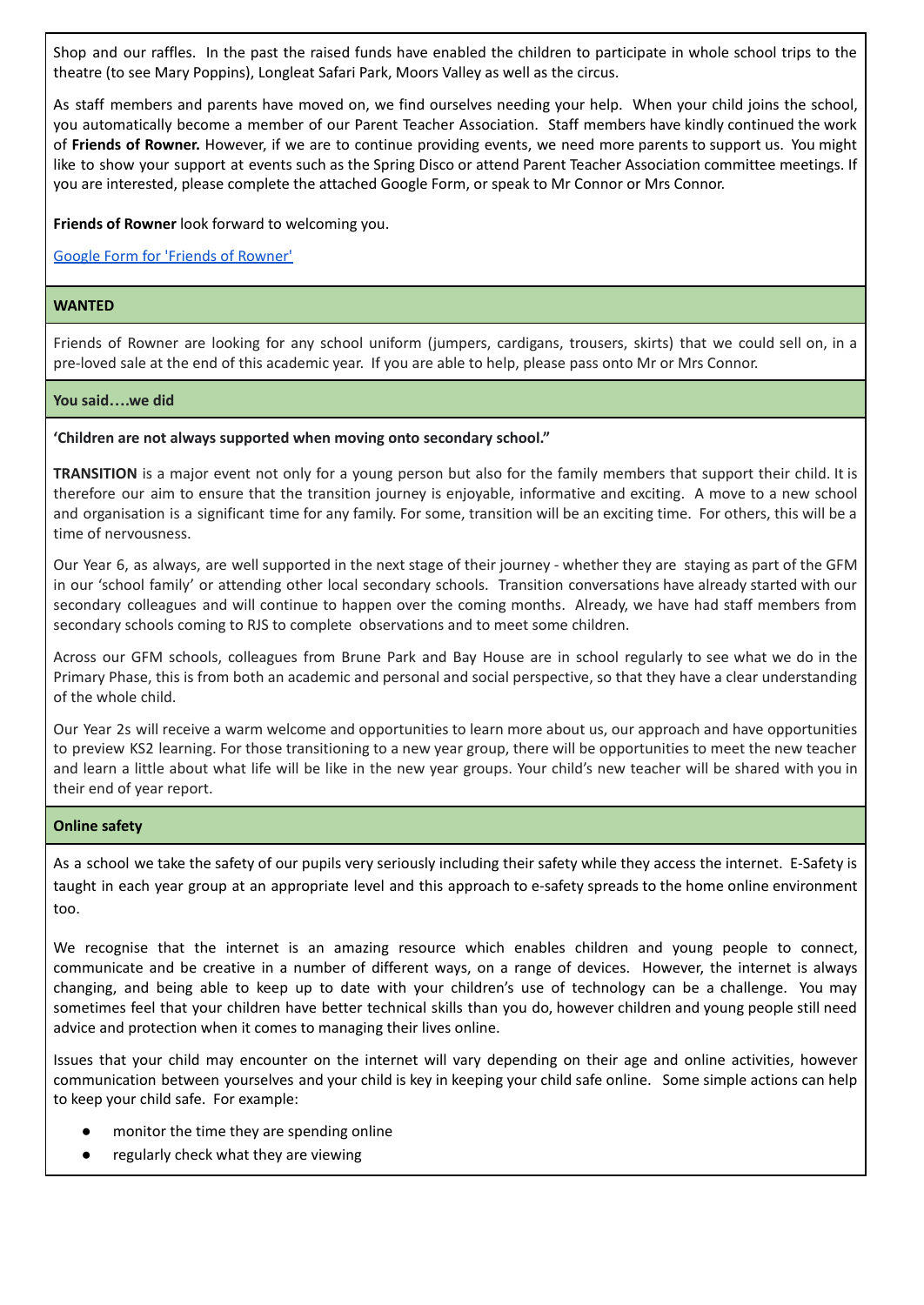- Have the computer/use devices in a communal area where it is easier to monitor what your children are viewing. Do not let children have webcams, or similar, in their bedroom. Remember any image, sound or text can be copied and viewed by everyone.
- Regularly discuss online safety and go online with your child. Communication is key to 'staying safe online' Encourage your children to tell you if they feel uncomfortable, upset or threatened by anything they see online.
- Keep virus and firewall software uptodate. Enable your 'browser safe' search option and/ or consider using internet filtering software, walled gardens and child-friendly search engines. Critically view all content as some websites are not what they appear.

We have also committed to monthly parent newsletters to support you in navigating online safety.

Helpful websites:

<https://www.saferinternet.org.uk/advice-centre/young-people/resources-3-11s>

For a parental guide to apps, including gaming apps and social media apps look at the following link as well as other general information on keeping safe online:

<https://www.internetmatters.org/resources/apps-guide/>

#### **THANK A TEACHER**

**NATIONAL THANK A TEACHER or SUPPORT STAFF MEMBER** is Thursday 26 May. Team Rowner are grateful for each other, their GFM colleagues and for colleagues that teach and support their own children in and around Gosport. The Thank a Teacher campaign recognises ALL staff working in UK schools and colleges; school leaders, teachers, teaching assistants, and all support staff such as lunchtime supervisors, caretakers and cleaners. The campaign exists to celebrate the professionalism, passion and commitment of schools all around the country. So, if you would like to send a free card (anonymously or signed) to any member of staff working in any educational establishment you can do so by visiting [here.](https://thankateacher.co.uk/thank-a-teacher/thank-a-teacher-form/)

#### **BAE ROADSHOW**

**BAE ROADSHOW** returns and Y3, Y4 and half of Y5 (the others will be swimming) Y6 will be walking to Brune Park on Monday 16th May. MGA are proudly working in collaboration with BAE Systems, The Royal Air Force, and The Royal Navy to deliver an engaging theatre roadshow celebrating STEM during the Summer Term 2022. Aligned to the National Curriculum, the 50-minute performance intends to inspire and engage our learners. The 2022 theme is Magnetism, and the presentation will explain the integration of magnets, magnetism and electromagnetism in our everyday life.

#### **SCHOOL CALENDAR INFORMATION REMINDERS**

To reflect the additional days holiday outlined by the government, for the Queen's Jubilee (2 June 2022 – half term), rather than having a reduced week after the May half-term, the Summer Term will end a day early. **Last day of term for children:** Wednesday 20th July 2022 - 2pm finish (no After School club at the end of the day) **Remaining GFM INSET dates, for the academic year 2021/2022:** Thursday 21 July 2022

#### **GFM INSET dates, for the academic year 2022/2023:**

Thursday 1 September 2022 Monday 31 October 2022 Friday 10 February 2023 Friday 17 April 2023 Friday 21 July 2023 Nb Y3 and Y7 GFM learners will return to school Friday 2 September as part of their transition. Whole school to return to *GFM sites on Monday 5 September.*

# **Staffing**

At the GFM, we strive to motivate each other to be greater and aspire further, this includes pupils, our community and our staff. Over the years Mr Stubbings has supported pupils in class, as well as pupils who have required more specialist support. We are therefore exceedingly proud of Mr Stubbings in securing a new role within the GFM where he will be supporting pupils from across our school sites at our Spring Garden Lane provision. He will not only support them with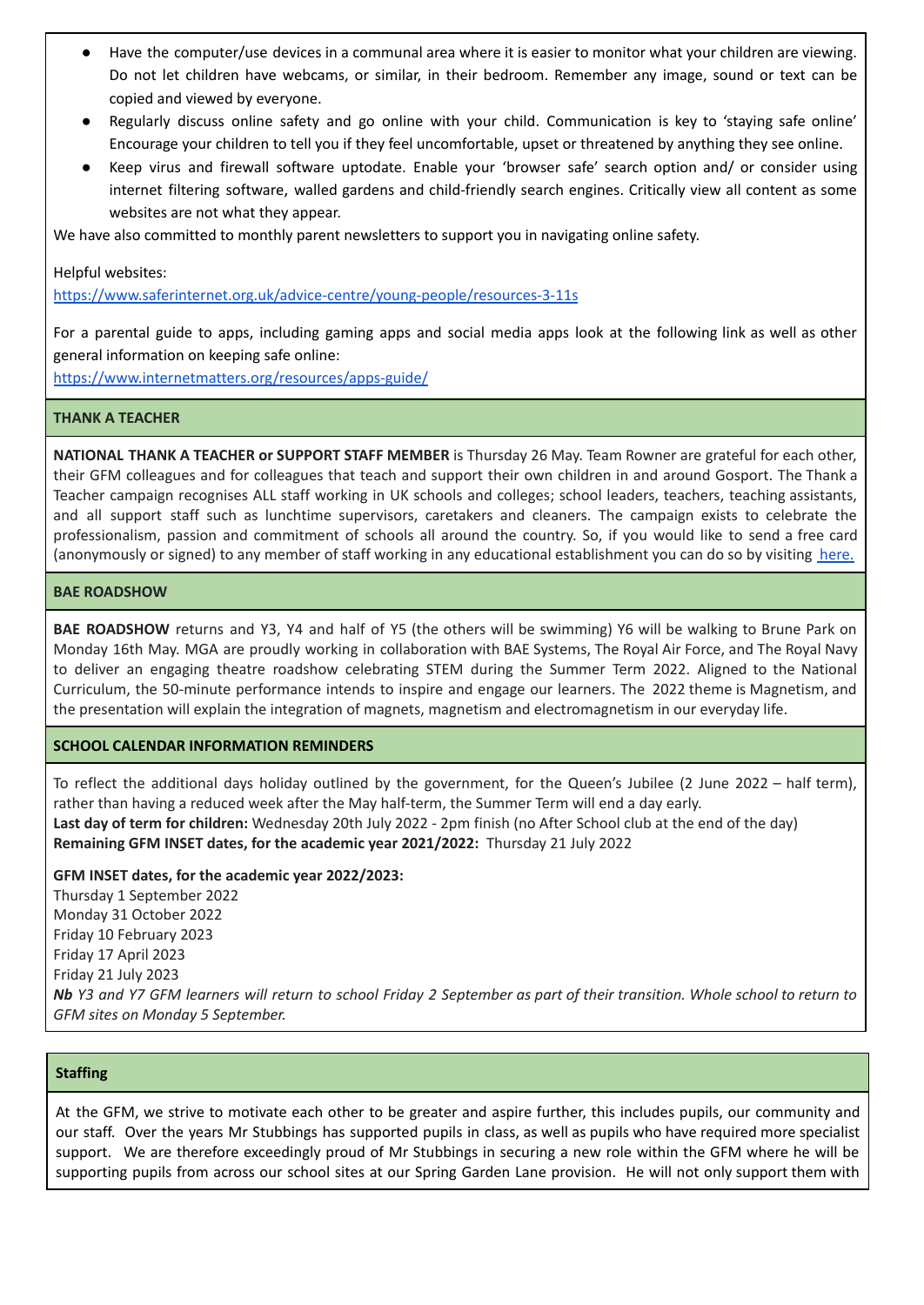their academic learning, but also provide music therapy.

For personal reasons, Miss Devin has also made the difficult situation to step back from her class teacher role. Whilst she navigates family matters we are delighted that we have retained Miss Devin, in the GFM, as a member of support staff at Gomer Junior.

We wish them both all the very best in their new endeavours and are thrilled to have retained them in our GFM family.

| <b>May Dates</b>                   |                                                                                                                                                                                                               |  |
|------------------------------------|---------------------------------------------------------------------------------------------------------------------------------------------------------------------------------------------------------------|--|
| PE timetable for the summer term   |                                                                                                                                                                                                               |  |
| Year 3                             | PE: Monday and Wednesday<br>Year 3 will not take part in swimming lessons this academic year                                                                                                                  |  |
| Year 4                             | PE: Monday and Friday                                                                                                                                                                                         |  |
|                                    | Swimming:<br>Monday 27th June, Tuesday 28th June, Wednesday 29th June<br>Monday 4th July, Tuesday 5th July, Wednesday 6th July<br>Monday 11th July, Tuesday 12th July, Wednesday 13th July                    |  |
|                                    | When your child is taking part in swimming they will only have PE on a Monday                                                                                                                                 |  |
| Year 5                             | PE: Tuesday and Thursday                                                                                                                                                                                      |  |
|                                    | Swimming:<br>Tuesday 26th April, Wednesday 27th April<br>Tuesday 3rd May, Wednesday 4th May<br>Monday 16th May, Tuesday 17th May, Wednesday 18th May<br>Monday 23rd May, Tuesday 24th May, Wednesday 25th May |  |
|                                    | When your child is taking part in swimming they will only have PE on a Thursday                                                                                                                               |  |
| Year <sub>6</sub>                  | PE: Tuesday and Thursday (up to Friday 17th June)<br>After 17th June PE will be on a Monday and a Thursday                                                                                                    |  |
|                                    | Swimming:<br>Monday 6th June, Tuesday 7th June, Wednesday 8th June<br>Monday 13th June, Tuesday 14th June, Wednesday 15th June<br>Monday 20th June Tuesday 21st June, Wednesday 22nd June                     |  |
|                                    | When your child is taking part in swimming they will only have PE on a Thursday                                                                                                                               |  |
| <b>Key dates for May:</b>          |                                                                                                                                                                                                               |  |
| <b>Date</b>                        | <b>Event</b>                                                                                                                                                                                                  |  |
| <b>Monday 2nd May</b>              | Early May Bank Holiday. School is closed.                                                                                                                                                                     |  |
| <b>Wednesday 4th</b><br><b>May</b> | <b>Dance Live! Final</b>                                                                                                                                                                                      |  |
| <b>Thursday 5th May</b>            | Polling Day. School is open.                                                                                                                                                                                  |  |
| 9th May - 12th<br><b>May</b>       | SATs week for year 6 pupils.<br>Please see timetable above                                                                                                                                                    |  |